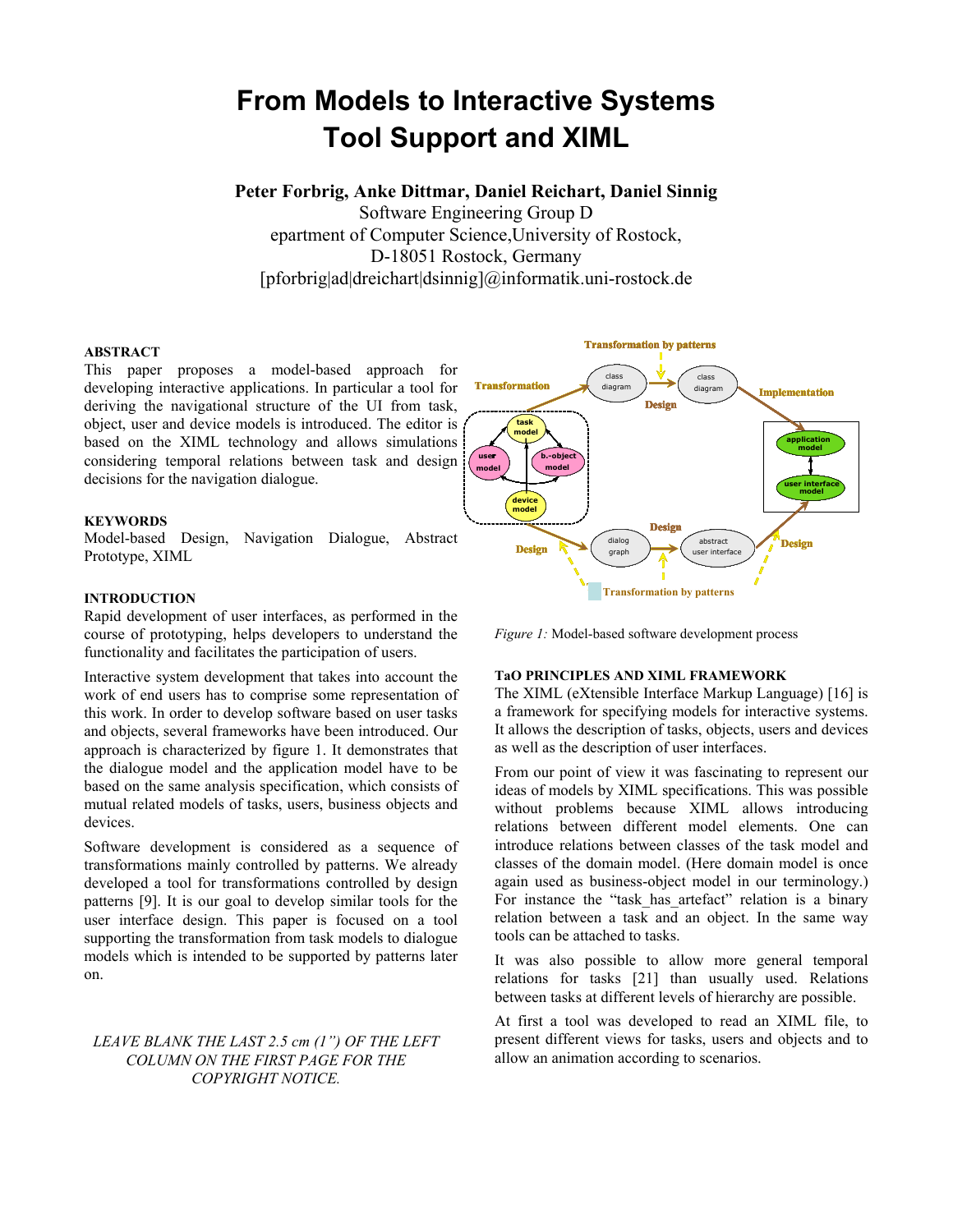

*Figure 2:* Start situation of animating a XIML model for percolating coffee

Basic tasks (in rectangular boxes) can be executed from the view point of tasks, users and domain objects. The attached artefacts, the tools, the role, and the involved temporal relations can be seen on the right hand side.

The screen shot of figure 3 portrays a situation after filling water into the tank. There is only one basic task that can be performed. Due to the temporal relations this is "Remove old filter". This can be checked by having a look at the temporal relations displayed on the screen under "All Temp. Dependencies".

This first experiment demonstrated the opportunities of XIML and pushed the idea of using task models for requirements analysis and design. In the next section we will demonstrate how the design of navigation dialogues can be supported. A dialogue graph consists of dialogue views and



*Figure 3:* Situation during animation

Figure 4 presents the screen shot of an animation of a task model for a simple electronic shop. It displays the hierarchical structure and the temporal relations of tasks. This task model is the basis for designing a navigation dialogue later on in figure 6.

*Figure 4:* Start situation of animating a XIML model of an electronic shop.

## **DESIGNING DIALOGUES**

There are different strategies to design the dialogue model. Janus [2] uses information mainly from the object model, but most approaches are based on tasks. Teresa [3] follows an idea of grouping tasks based on preconditions, which allows an automatic generation of dialogue models. Using our method of explicitly designing a dialogue graph

an alternative strategy by designing a very abstract user interface can be employed. The software developer has to decide which tasks are grouped together in one view and how the transition from one view to another one is specified. Views can simply be considered as a group of elements.

transitions. There are five types of dialogue views and two types of transition views, which are presented by Figure 8.



*Figure 5:* Elements of a dialogue graph

In contrast to sequential transition a concurrent transition means that both views are still visible. Based on these assumptions the idea emerged to develop an editor that allows manipulating such graphs by attaching tasks to transactions and to views. (If a task is attached to a view no transition takes place by executing this task).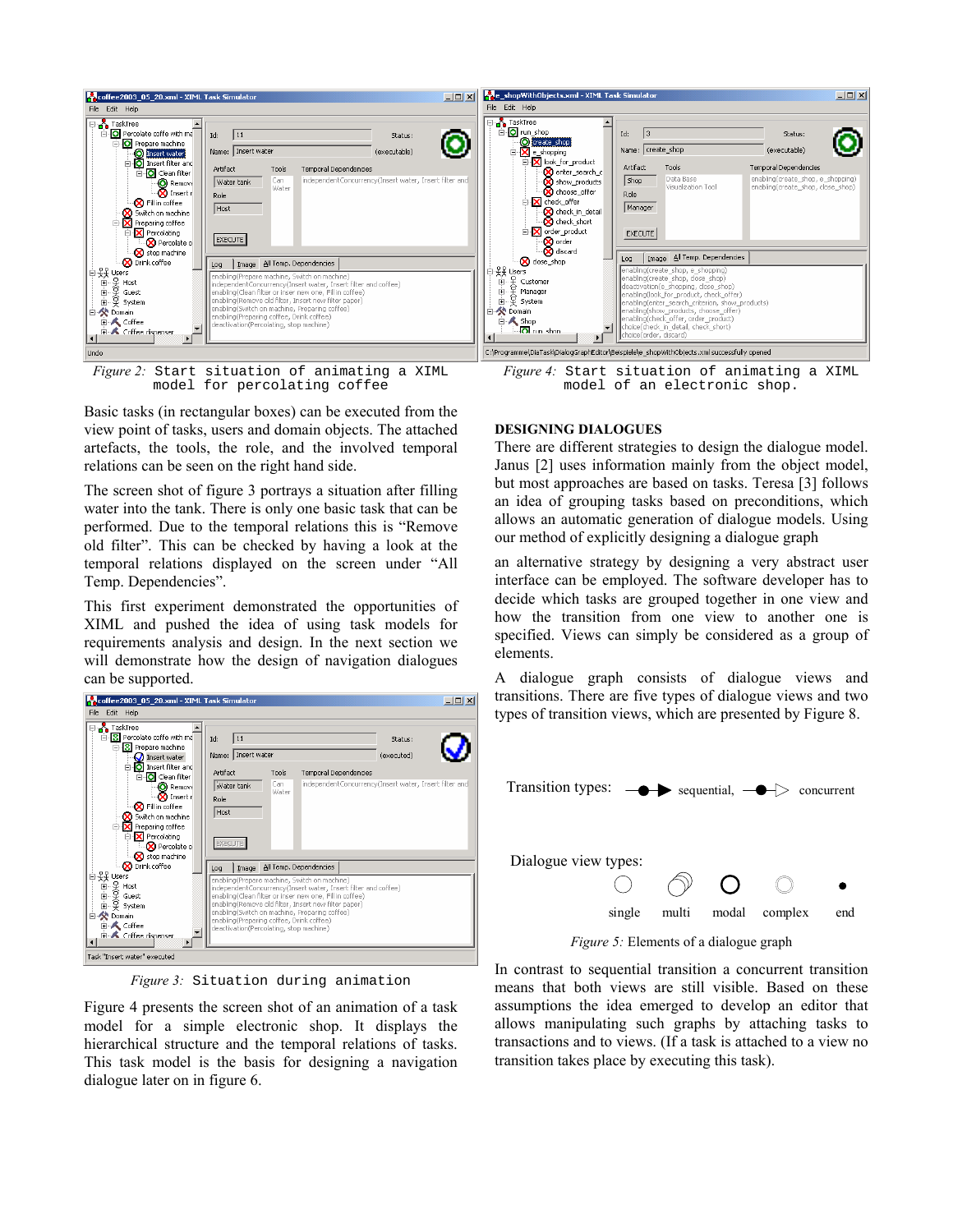### **DIALOGUE GRAPH EDITOR**

This editor is able to read and write a file specifying task, user and object models as XIML specification. A representation of dialogue graphs was developed as well.

With this editor it is possible to develop different dialogue graphs for the same task model. Practically all models can be stored together into one single XIML file.

On the left hand side of figure 6, the task model is visible. It is the task model of figure 3. For this model a dialogue graph was designed, which is presented on the right hand side. One node is characterized as starting point. This characterization is represented by a traffic light.

By selecting a task (e.g. create shop) and a transition (e.g. sequential) a transition can be specified by drawing a line between to nodes. In this way a task is attached to a transition.



*Figure 6:* Dialogue graph editor

Clicking on the traffic light can animate the dialogue graph. A new window appears containing all visible views. Figure 7 demonstrates a special situation during the animation. Two views ("Main view" and "Search view") are visible. At this moment the view "Search view" is active but only the task "enter\_serach\_criterion" can be executed. Thus, the animation does not only consider specification from the dialogue model itself but it interprets temporal relations from task model as well. By clicking on the "Main view" button this view will become active and all active task are presented by active buttons.



*Figure 7:* Animated dialogue graph editor

In the following we will look at an example of a dialog graph for a mailing system containing a multiple view.

In figure 8 it is specified that there is a concurrent transition and a sequential transitions between the views "Window Mail List" and "Window Mail". Assuming view "Window Mail List" is active. By selecting a mail (Select and open mail) a concurrent transition is executed. A view "Window Mail" appears and view "Window Mail List" stays visible. A sequential transition (e.g. initiated by "Close mail") results in a disappearing of the view which is the origin of the transition (e.g. "Window Mail").

"Window Mail" is a multiple view. That means that the concurrent transitions to this view have to be object-based. For each object (in our example for each mail) an own view is dynamically created.



*Figure 8:* Dialog graph for a mailing system

The specification of figure 8 can be animated as well. Figure 9 displays a screenshot taken after performing twice "Select and open mail".



*Figure 9*: Example of multiple views

In figure 8 there is no task model visible for the dialog graph. Indeed there is no task model attached to the dialog graph.